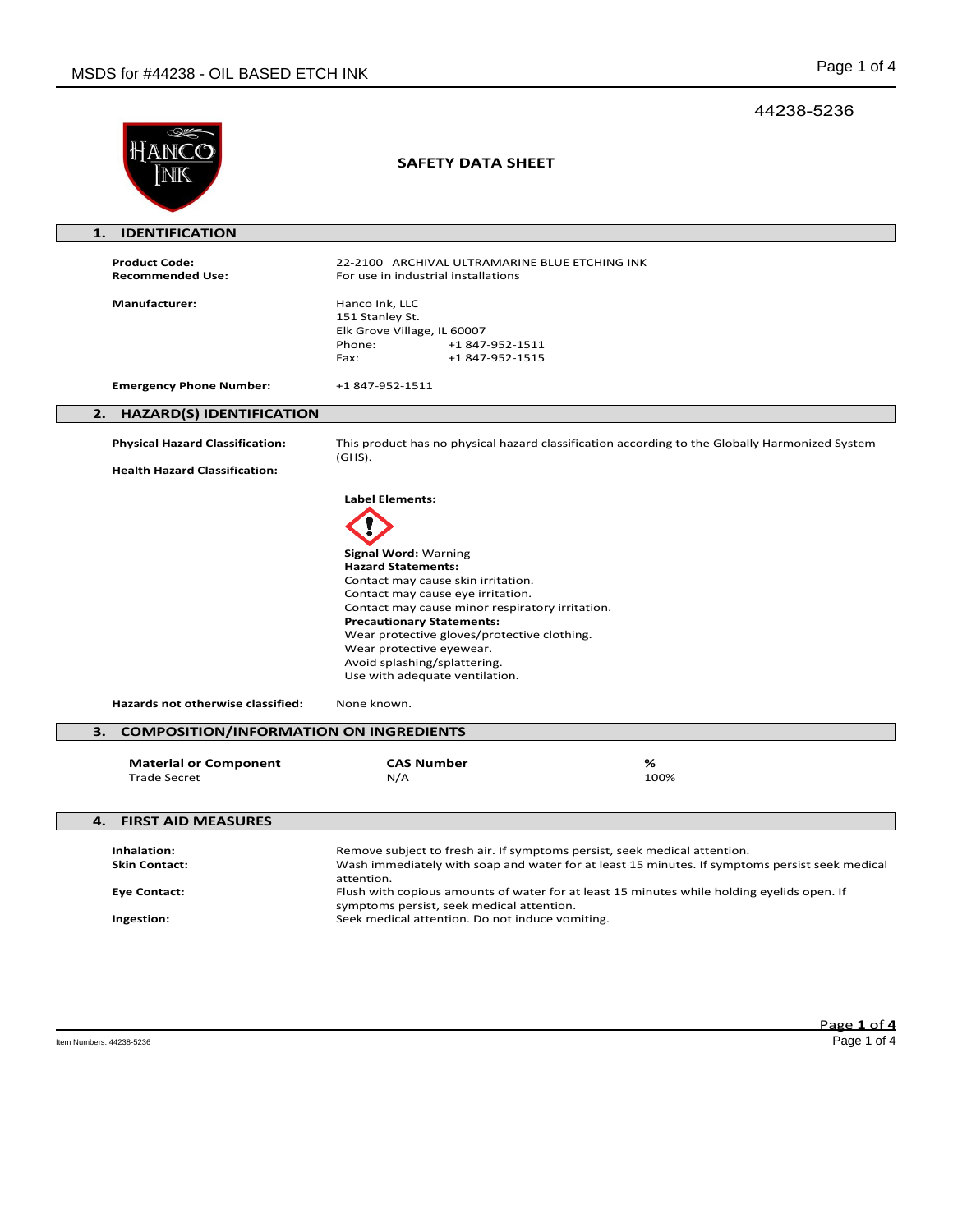# **5. FIRE-FIGHTING MEASURES**

| <b>Suitable Extinguishing Media:</b>                   | Use alcohol resistant foam, carbon dioxide, or dry chemical when fighting fires. Water or foam<br>may cause frothing if liquid is burning but it may still be a useful extinguishing agent if carefully<br>applied to the fire. Do not direct a water stream directly into the hot burning liquid/paste. |  |
|--------------------------------------------------------|----------------------------------------------------------------------------------------------------------------------------------------------------------------------------------------------------------------------------------------------------------------------------------------------------------|--|
| <b>Not Suitable:</b>                                   | No information available.                                                                                                                                                                                                                                                                                |  |
| <b>Specific Hazards:</b>                               | Fire will produce dense black smoke. Exposure may cause a health hazard. May release carbon<br>monoxide, carbon dioxide, nitrogen containing gases, hydrogen chloride, and other toxic fumes.<br>Runoff from fire control may cause pollution.                                                           |  |
| <b>Special Protective Equipment for Fire-Fighters:</b> |                                                                                                                                                                                                                                                                                                          |  |
|                                                        | Fire-fighters should wear appropriate protective equipment and self-contained breathing<br>apparatus (SCBA) with a full face-piece operated in positive pressure mode.                                                                                                                                   |  |

## **6. ACCIDENTAL RELEASE MEASURES Personal Precautions:** Ensure adequate ventilation. Avoid contact with the skin and eyes by wearing recommended personal protective equipment. Wash thoroughly after handling. **Protective Equipment:** Protective clothing, gloves, eyewear, appropriate safety shoes. **Emergency Procedures:** Avoid dispersal of spilled material and runoff and contact with soil, waterways, drains, and sewers.

**Methods for Containment:** Contain spills immediately with spill socks and inert materials (sawdust/sand).<br>**Methods for Cleanup:** Absorb with inert materials. Sweep or scrape up. Place in a container for prope

## **7. HANDLING AND STORAGE Precautions for Safe Handling:** Avoid contact with the skin and eyes by wearing recommended personal protective equipment. Ensure adequate ventilation. Avoid breathing vapors, mist, or dust. Do not eat, drink, or smoke in the work area. Wash thoroughly after handling. **Storage:** Keep container tightly closed and store in a cool, dry, well ventilated place. Keep out of direct sunlight. Keep away from food and drink. Open containers must be carefully resealed and kept upright. Do not store in unlabeled containers. Use appropriate containment to avoid environmental contamination. Store in accordance with local regulations.

Absorb with inert materials. Sweep or scrape up. Place in a container for proper disposal. Rinse

affected area(s) with soap and water. Ensure runoff from cleanup is collected.

#### **8. EXPOSURE CONTROLS / PERSONAL PROTECTION**

| <b>Exposure Controls:</b><br><b>Engineering Controls:</b> | None required.<br>Local exhaust ventilation or other engineering controls may be required when handling or using<br>this product to avoid overexposure. Ventilation should effectively remove and prevent the<br>buildup of any vapor/mist/fume generated from handling this product. |
|-----------------------------------------------------------|---------------------------------------------------------------------------------------------------------------------------------------------------------------------------------------------------------------------------------------------------------------------------------------|
| <b>Respiratory Protection:</b>                            | No protective equipment is needed under normal conditions of use. If exposure limits are<br>exceeded or irritation is experienced, additional ventilation or respiratory protection may be<br>required.                                                                               |
| <b>Eye Protection:</b>                                    | Full coverage safety glasses/goggles are recommended.                                                                                                                                                                                                                                 |
| <b>Skin and Body Protection:</b>                          | Wear chemical resistant gloves/protective clothing. Clean and inspect gloves and clothing<br>regularly.                                                                                                                                                                               |
| <b>Hygiene Practices:</b>                                 | Wash hands and other exposed areas with mild soap and water before eating, drinking, and when<br>leaving work. Launder contaminated clothing before reuse.                                                                                                                            |
| <b>Special Requirements:</b>                              | No special requirements under normal conditions of use.                                                                                                                                                                                                                               |

### **9. PHYSICAL AND CHEMICAL PROPERTIES**

| <b>Physical State:</b> | Liquid            |
|------------------------|-------------------|
| Color:                 | Varies            |
| Odor:                  | Mild resinous     |
| <b>Odor Threshold:</b> | no data available |
| pH:                    | no data available |
| <b>Melting Point:</b>  | no data available |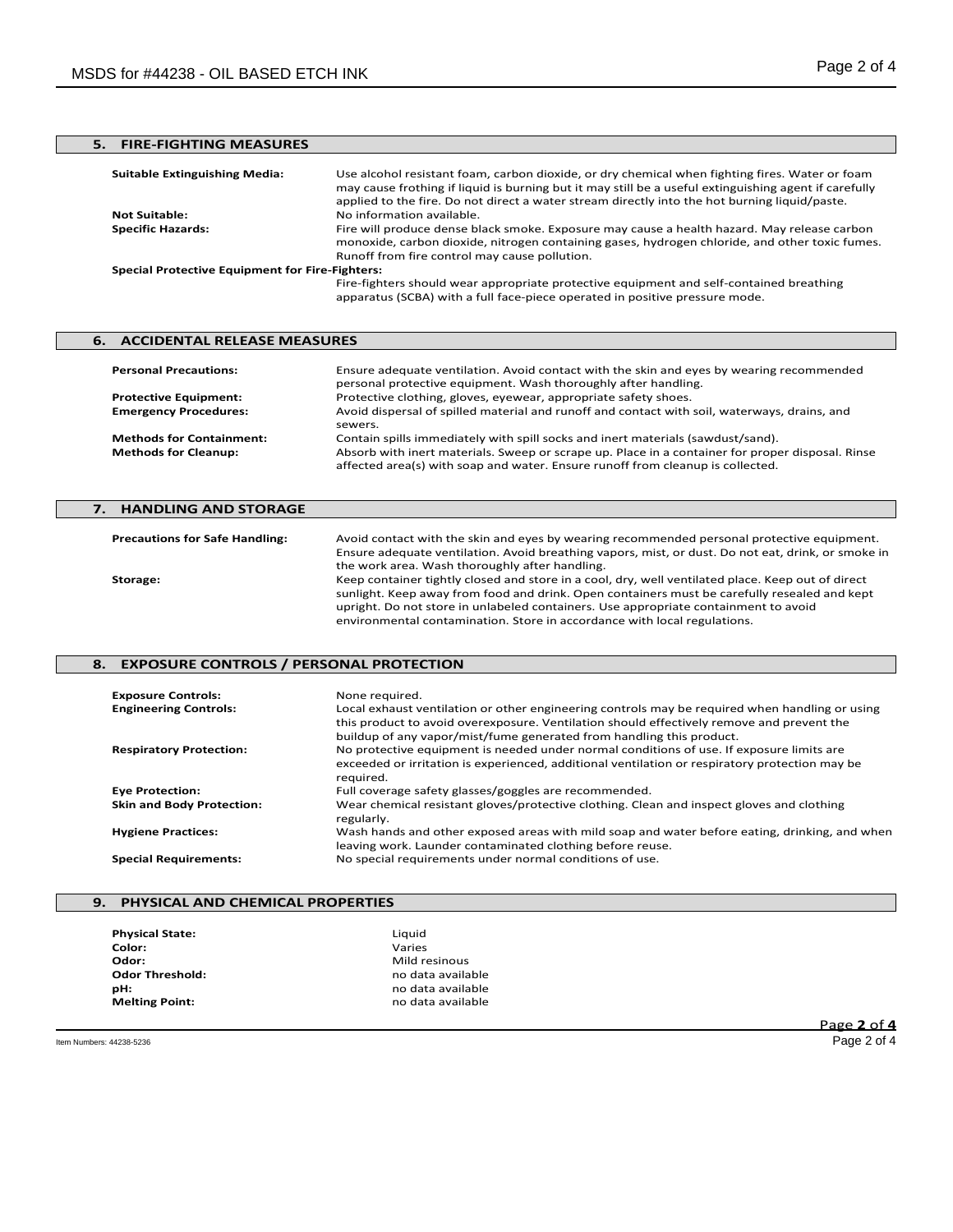| <b>Freezing Point:</b>                    | no data |
|-------------------------------------------|---------|
| <b>Initial Boiling Point:</b>             | no data |
| <b>Boiling Range:</b>                     | no data |
| <b>Flash Point:</b>                       | greater |
| <b>Evaporation Rate:</b>                  | no data |
| Flammability:                             | no data |
| Upper/Lower Flammability:                 | no data |
| <b>Vapor Pressure:</b>                    | no data |
| <b>Vapor Density:</b>                     | no data |
| <b>Relative Density/Specific Gravity:</b> | 1.02    |
| Solubility:                               | Insolub |
| <b>Partition Coefficient:</b>             | no data |
| <b>Auto-ignition Temperature:</b>         | no data |
| <b>Decomposition Temperature:</b>         | no data |
| <b>Viscosity:</b>                         | no data |
| VOC % by Weight:                          | 10.01%  |

**Freezing Point:** no data available **Initial Boiling Point:** no data available **Boiling Range:** no data available **Flash Point:** greater than 200 degrees F **Evaporation Rate:** no data available **Flammability:** no data available **Upper/Lower Flammability:** no data available **Vapor Pressure:** no data available no data available<br>1.02 **Insoluble in water Partition Coefficient:** no data available **Auto-ignition Temperature:** no data available **Decomposition Temperature:** no data available **Viscosity:** no data available

#### **10. STABILITY AND REACTIVITY**

**Reactivity:** no data available<br> **Chemical Stability:** Notably and the Stable under suggested by the Stable under suggested by the Stable under sugg **Chemical Stability:** Stable under suggested/recommended storage conditions. **Possibility of Hazardous Reactions:** Will not occur under suggested/recommended storage conditions.<br>Conditions to Avoid: When exposed to high temperatures may produce hazardous deco When exposed to high temperatures may produce hazardous decomposition products.<br>Strong oxidizing agents. **Incompatible Materials: Hazardous Decomposition Products:** Under normal conditions of storage and use, hazardous decomposition products should not be produced.

### **11. TOXICOLOGICAL INFORMATION**

**Likely Routes of Exposure:** no data available **Symptoms:** no data available<br>**Effects From Exposure:** exercise the mode data available **Effects From Exposure: Numerical Measure of Toxicity:** no data available<br> **Carcinogenicity:** no data available **Carcinogenicity:** 

#### **12. ECOLOGICAL INFORMATION**

**Ecotoxicity:** no data available<br> **Persistency and Degradability:** example a no data available **Persistency and Degradability:** end and a modern available<br> **Bioaccumulative Potential:** end and a modern available **Bioaccumulative Potential:**<br>Mobility in Soil: **Other Adverse Effects:** 

**Mobility in Soil:** no data available

#### **13. DISPOSAL CONSIDERATIONS**

**Disposal Methods:** The generation of waste should be avoided or minimized wherever possible. Disposal of this product, solutions, and any by-products should at all times comply with the requirements of environmental protection and waste disposal legislation and any regional local authority requirements. Dispose of surplus and non-recyclable products via a licensed waste disposal contractor. Waste should not be disposed of untreated to the sewer unless fully compliant with the requirements of all the requirements of all authorities with jurisdiction. Waste packaging should be recycled where possible. This material and its container should be disposed of in a safe way in compliance with all regulations. Empty container or liners may contain some product residues. Avoid dispersal of spilled material and runoff and contact with soil, waterways, drains, and sewers.

# **14. TRANSPORTATION INFORMATION**

**UN Number:** not applicable

Page **3** of **4**